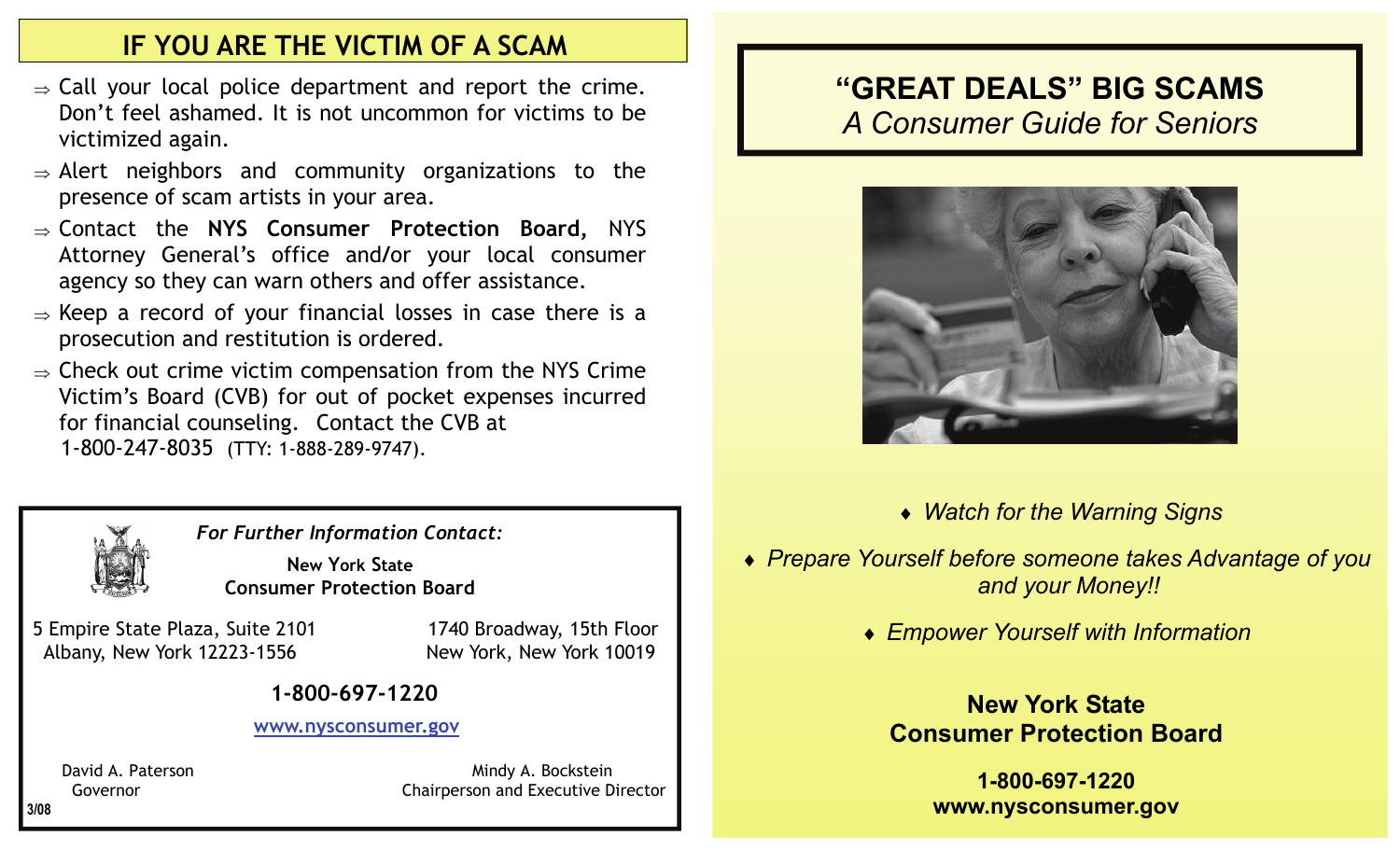## **Psychological Weapons of Fraud**

**Fraud relies on the manipulation of a consumer's emotions and trust to get them to commit to a transaction.** 

- <sup>⇒</sup>*Reciprocity:* Marketers often make you think that they are offering something special compelling you to return the favor.
- <sup>⇒</sup>*Follow the Crowd:* Many solicitations display testimonials from people who have bought the product or paid for the service.
- <sup>⇒</sup>*The Scarcity Mentality:* Scammers emphasize the fact that the product is scarce, and thus, valuable. Often they will represent that if you don't invest quickly you will miss a great opportunity.
- <sup>⇒</sup>*Authority Figure:* Another technique employed in marketing is the use of authority**.** Thus**,** when telemarketers call your home raising money to support local police or firefighters, you are more inclined to donate.
- <sup>⇒</sup>*Familiarity:* A common approach is to build a trusting relationship with the customer quickly so they will purchase the product. Thus, the con-artist will pretend to have things in common with the consumer.
- <sup>⇒</sup>*Contrast:* The notion that you should buy a product if it has been reduced because then, in contrast to the regular price, the consumer is getting a good deal and saving money.
- <sup>⇒</sup>*Customizing the Pitch:* Scam artists usually customize their pitch to reflect the kind of person they are targeting. They try to find out as much as possible about the victim, and then select the right solicitation, set of tricks and/or psychological tactics to accomplish the crime.

<sup>3</sup>*Two-for-one scams* which offer two plane tickets for the price of one, when the one traveler's airfare costs just as much as two separate tickets.

### **TIPS TO PROTECT YOURSELF**

*Protect your privacy* – Never give out personal information over the telephone, especially your Social Security number. Do not disclose financial information to anyone outside of a trusted circle of family members and advisors.

*Always ask for identification* - Never let strangers into your home, and always check identification of any service person you have contacted before allowing them to enter your home. Report suspicious solicitations to the police.

*Limit the amount of cash* you keep on hand or at your home. Do not allow anyone to take you to withdraw money from your bank to pay for their services.

*Carefully review* all contracts before you sign. Also, review all bank and credit card statements, stock reports and investment prospectives. Double check sales receipts to make sure you were not over charged.

*Ask questions* - Never be afraid to consult a trusted friend, a financial advisor/lawyer or family member for assistance, especially when making purchases of more than \$100 or signing contracts. Contact the **Better Business Bureau** and/or the **New York State Consumer Protection Board** with any questions or concerns.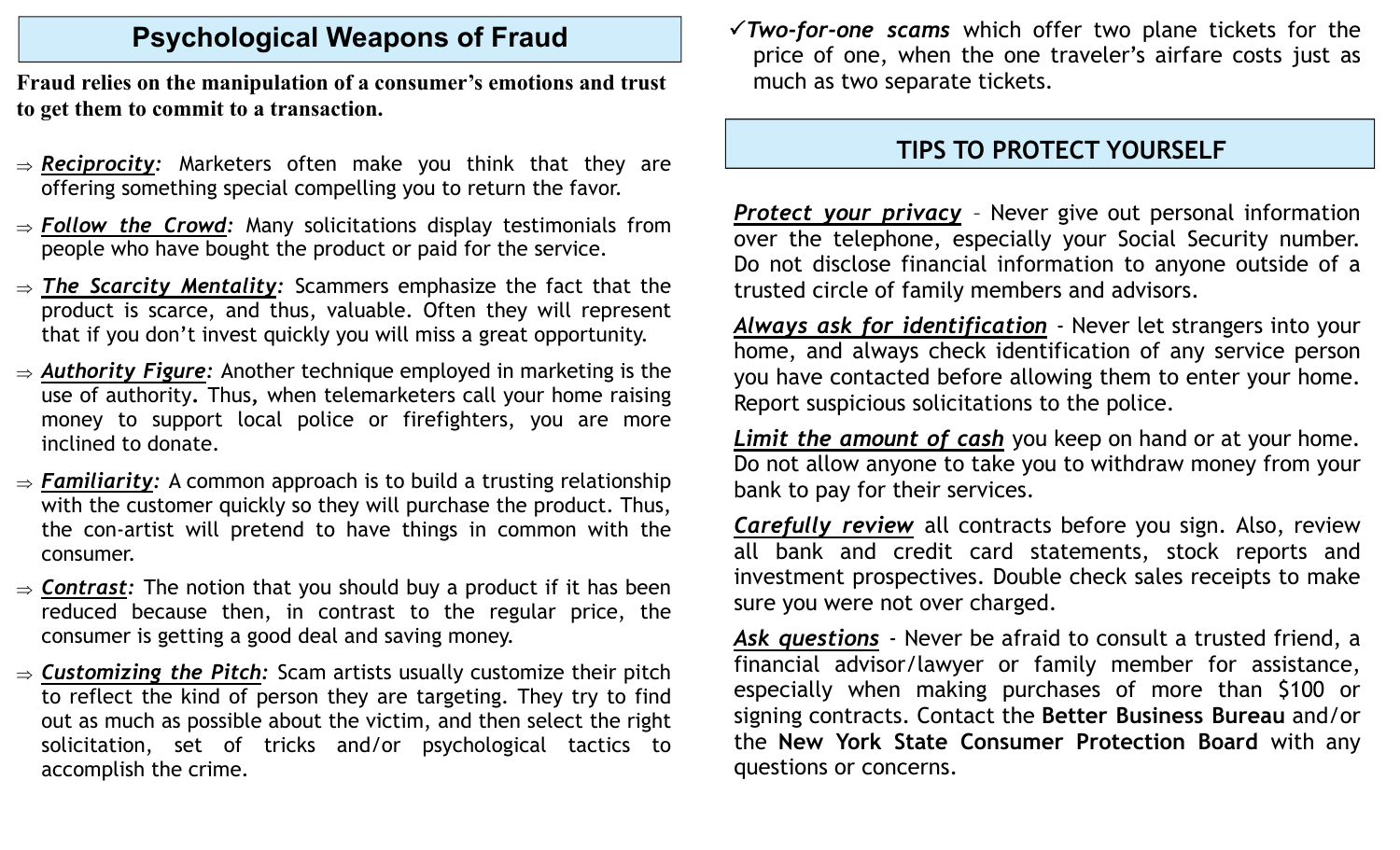- $\checkmark$  Ensure that all promises be put in writing, including the project scope, costs, payment schedule and start and expected completion date. Review the contract carefully as you have three days to cancel the deal.
- $\checkmark$  Do not pay the full amount upfront.
- $\checkmark$  Don't sign a certificate of completion until the work is completed to your satisfaction.
- $\checkmark$  Be wary of contractors who offer high cost loans in combination with construction services.
- $\checkmark$  Keep all paperwork.

For further information, obtain a copy of "Home Improvements Without Headaches" from the **New York State Consumer Protection Board.** 

## **TRAVEL SCAMS**

 **The scam:** A caller offers you a great vacation package if you pay immediately over the phone by credit card. **The truth:** Ask for information first and don't fall for high pressure sales tactics.

**Watch out for the following when looking for low cost travel:** 

- $\sqrt{$ Mail that announces you have been selected for a free vacation, especially when you have not entered any contest.
- <sup>3</sup>*Advertisements* for bargain prices or "discount" travel certificates available if you agree to a time share presentation.
- <sup>3</sup>*Travel Clubs* asking for an upfront participation fee in exchange for discounts. There are many legitimate travel clubs so investigate before signing up on the dotted line.

## **SWEEPSTAKES and LOTTERY SCAMS**

 **The scam:** A letter or a phone call tells you that you've won a big money prize. But you can't collect your prize until you pay a "tax" or buy a product.

 **The truth:** If you win the lottery or a sweepstakes, they pay  $\gamma$ ou  $-$  you never pay them.

#### **Remember:**

- $\checkmark$  Watch out for mail that looks official and false claims of authenticity.
- $\checkmark$  Foreign-cross border lottery sales violates U.S. law.
- $\checkmark$  Sweepstakes issuers must provide odds of winning each prize; the quantity, estimated value and nature of prize; and schedule of payments.

## **WORK AT HOME SCAMS**

- **The scam:** Advertisements say you can earn big money working at home  $-$  stuffing envelopes, assembling products, etc.
- **The truth:** Companies don't hire people to stuff envelopes. Machines do it faster and cheaper.

### **Exercise caution to these claims:**

- $\checkmark$  Little or no money needed up front.
- $\checkmark$  Work part time and earn a full time salary.
- $\checkmark$  No experience is necessary.
- $\checkmark$  This offer is unique.